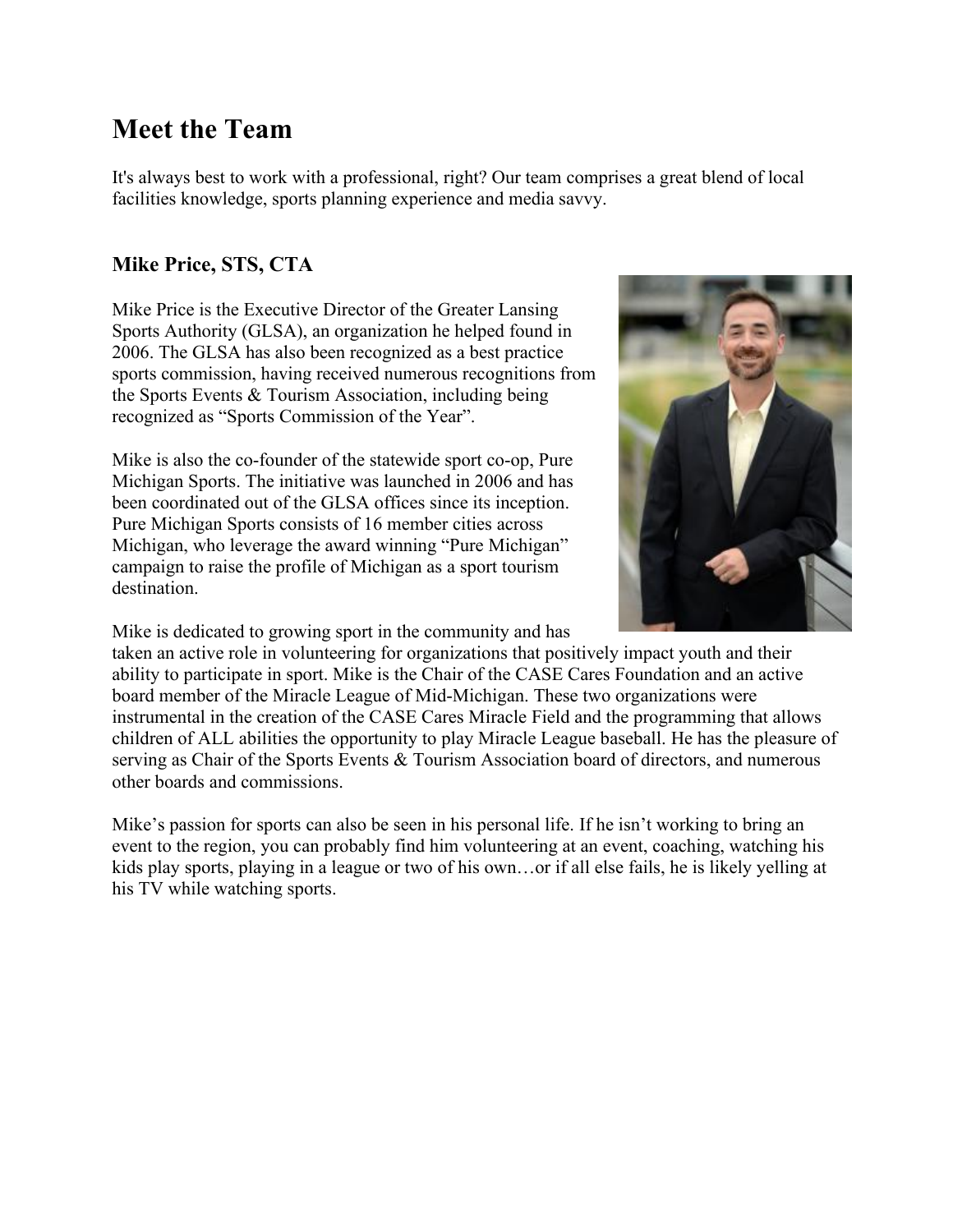## **Meghan Ziehmer, STS, CTA**

Meghan is a graduate of Michigan State University and brings to the GLSA a wealth of experience managing athletic events. While achieving her CSEE designation Meghan has dutifully served on two committees: one with the Sports Events & Tourism Association and the other as the Marketing Chair for the Pure Michigan Sports Initiative. Locally, Meghan serves as Secretary on the Executive Board for the Conquest Health & Fitness Foundation. Meghan has a proven understanding of what it takes to make an event in Greater Lansing successful backed with a passion for complete customer service.

As a dedicated liaison with the area's numerous LOC's (Local Organizing Committee) Meghan is committed to critical event logistics to the very last detail she will work as your partner in creating a successful sports event. Additionally, Meghan



spearheads all event sponsorships, partnerships and donation opportunities so that all GLSA events are both tied to the community and thoroughly supported.

## **Tom Kinder, STS, CTA**

Tom's role with the GLSA is developing and maintaining relationships with sports rights holders, National Governing Bodies, local facility representatives and our lodging community to solicit and secure sporting events in the Greater Lansing area. Tom's understanding of our area's vast resources from venues to hotels including where to eat and what to see creates added value to visiting sporting groups.

Tom is a proud lifetime resident of the Greater Lansing area. Before joining the Sports Authority team, he serviced our area's local travel needs with his Father and Family at Kinder Travel & Tours. Locally, Kinder has been an active member in our community as a member of the Lansing Jaycees, Sunrise Rotary of Lansing and the Haslett Athletic Boosters.

Kinder's passion for sports continues as a registered official in

Women's Lacrosse, Volleyball and Field Hockey. When time allows, he can be spotted on our community's miles of paved trails hiking and biking trails.